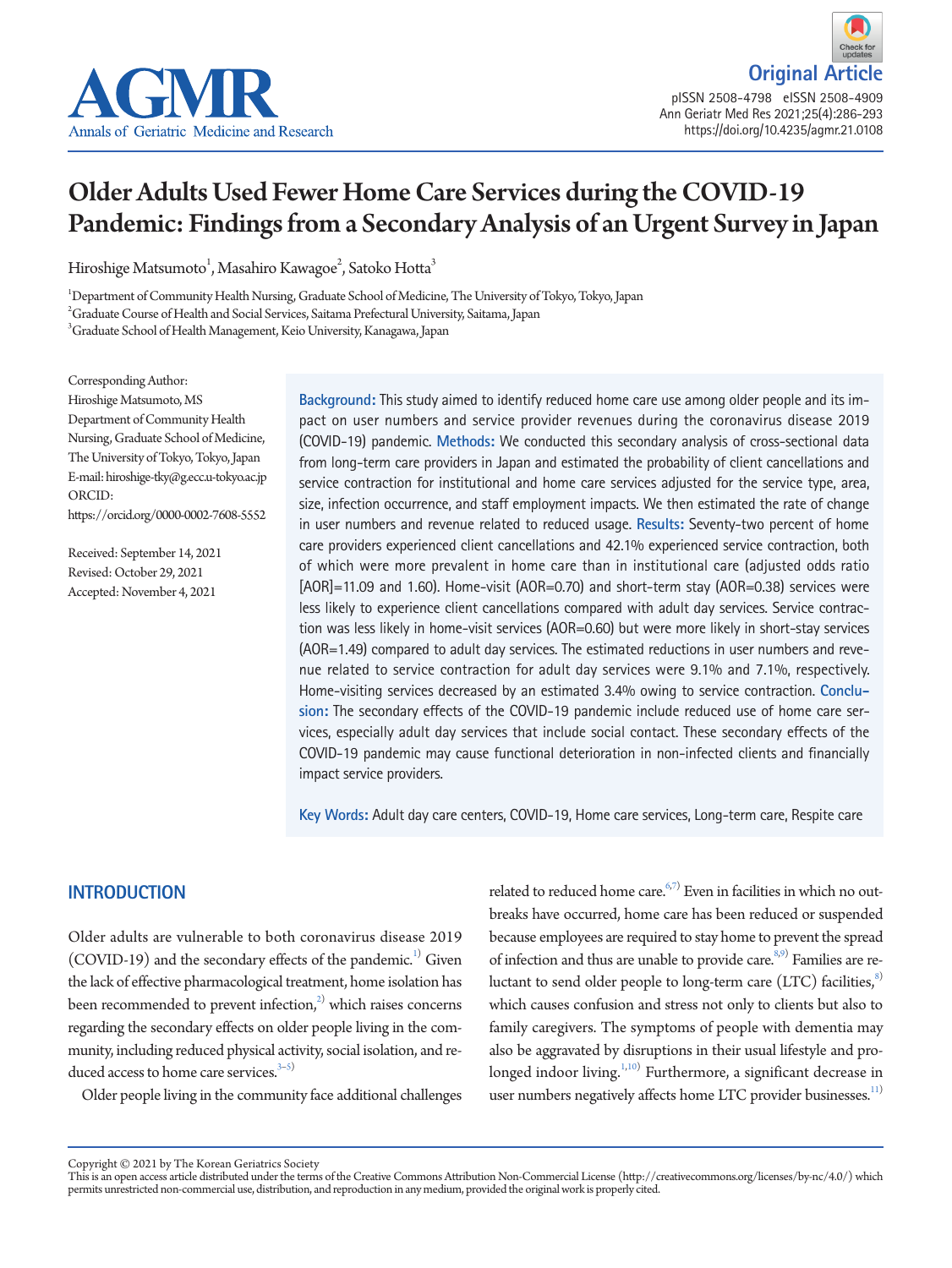However, little is known about how reduced use affects home care. $7)$  $7)$ 

In Japan, the Ministry of Health, Labour and Welfare restricted visits to clients in LTC facilities from February 24, 2020, before a steep increase in the number of cases. $^{12)}$  In early March, the first outbreak at an adult day service was identified, following which other LTC providers in the area were required to close.<sup>[9\)](#page-6-6)</sup> In late March, the number of infections increased, and on April 1, the government's expert panel recommended suspending or restricting day care services for persons with disability.<sup>13)</sup> A survey of home LTC providers conducted in April showed that 25.6% of respondents had experienced decreases of income of 20% or more in March compared to those in February.<sup>[11](#page-6-8))</sup> On April 7, a state of emergency was declared for seven prefectures, which was gradually expanded. One percent or more of the adult day services for people with disabilities were closed during this period. $^{14)}$  A total of 39 LTC facilities had experienced outbreaks by May  $9.15$  $9.15$ )

This study investigated the reduced use of home LTC services using data from an urgent survey of LTC providers in Japan. Reduced usage in this study included both client cancellations (i.e., users voluntarily refraining from using the service) and service contraction (i.e., service providers reducing service availability). To evaluate the magnitude of the effects on home care, we compared the impact of home care services to that of institutional services and assessed which of these home care services were more likely to be affected. The research questions were as follows. (1) Were home LTC services more likely to experience reduced usage than institutional LTC services during the COVID-19 pandemic? Which home LTC services were the most affected? (2) To what extent did reduced usage affect user numbers and provider revenues for each service?

# **MATERIALS AND METHODS**

### **Data**

We conducted this secondary analysis of survey data from the Urgent Survey on the Impact of COVID-19 on Long-term Care and Support for Older Adults and Practices and Innovations in the Field. This web-based survey was conducted by members of the Long-Term Care Benefit Expense Subcommittee of the Social Security Council through 15 national associations of LTC providers in Japan. From May 12 to 22, 2020, a total of 6,130 providers responded to the survey. The survey was anonymously conducted, with participant contact information collected voluntarily only when the participants agreed to follow-up surveys. A report of the main survey has already been published. $^{16)}$  We obtained the anonymized data, and ethical approval was not required to obtain these data because they are not participant-identifiable.

### **Subjects**

The analysis included institutional and home care services covered by public LTC insurance. The institutional care services included nursing homes, geriatric health service facilities, and group homes. The home care services included adult day, home visit, and short stay services.

### **Research Question 1**

Multivariate logistic regression analysis was conducted with usage reduction as the dependent variable and each service category (i.e., institutional or home care, adult day service, home visit service, or short stay service) as an independent variable. Usage reduction included two categories: client cancellations initiated by clients or their families and service contraction in which service providers reduced or stopped service availability. Client cancellations were measured by a single item asking providers whether they had experienced any cancellation by clients or families. Service contracts were measured using items such as facility closure owing to local governmental request or facility decision, provider requests that users refrain from using the facility, restriction or suspension of new users, and reduced daily service hours. Providers who experienced one or more of these situations were categorized as having experienced service contraction.

We adjusted for three types of variables: (1) service size (because a larger provider is more likely to experience reduced service); (2) service area (because organizations participating in the survey differed in the types of service offered and regional response rates); and (3) occurrence or suspicion of COVID-19 infection among clients, family members, or staff and the impact of COVID-19 on staff employment as they were strong predictors of service reduction. The service size was categorized as  $(1) < 10$  fulltime equivalent (FTE) employees, (2) 10–30 FTE, and (3)  $\geq$  30 FTE. Areas were categorized based on prefectural alert levels: (1) seven prefectures, including Tokyo, where a state of emergency was declared on April 7, (2) six prefectures that were added to the list of specified prefectures on April 16, and (3) another 34 prefectures where a state of emergency was declared on April 16 and where earlier categories indicated an earlier infection spread. The occurrence/suspicion of COVID-19 among clients or family was measured based on whether any client or family member had tested positive for or was suspected of having COVID-19 or had close contact with someone with COVID-19. The occurrence/suspicion of COVID-19 among staff was measured based on whether any staff member had tested positive for infection or had close contact with someone with COVID-19. The impact on staff em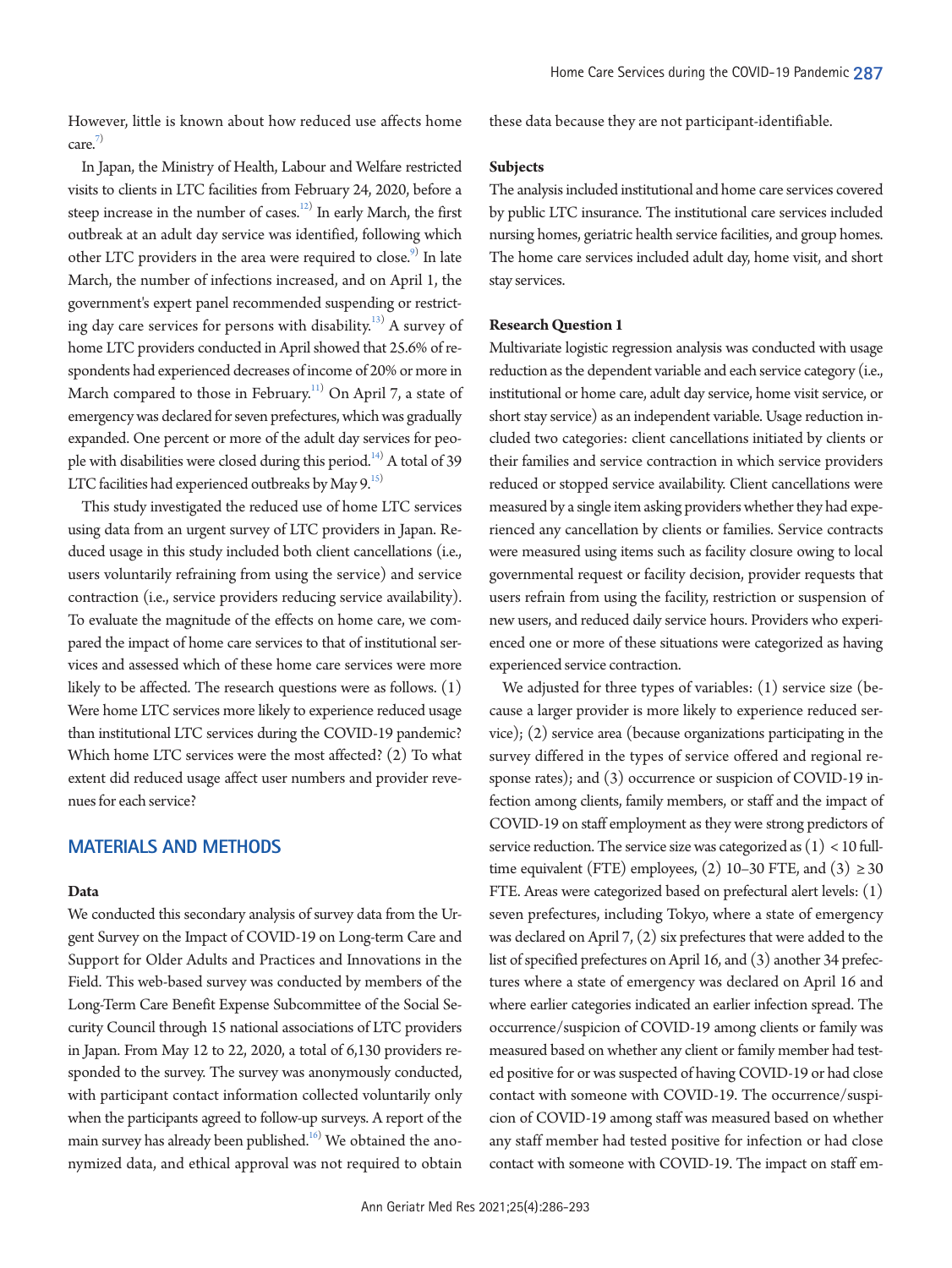ployment included employment restrictions, absence or retirement related to infection, fear of infection, or increased childcare and housework of employees.

#### **Research Question 2**

A multiple linear regression analysis was conducted for each service, with the change rate in the user numbers and revenue compared to the previous year as dependent variables and client cancellations and service contraction as independent variables adjusted for service size. This approach was adopted because the data did not include the number of clients with reduced usage and because a simple comparison to the previous year could not distinguish between the time trend and the effect of reduced usage. We retrospectively collected data on the numbers of users in April 2019 and April 2020 and calculated the rate of change by dividing the latter by the former. The participants directly provided their revenue rate of change in April 2020 compared to April 2019. We excluded cases with missing values for each analysis.

# **RESULTS**

### **Participant Characteristics**

A total of 6,171 responses were obtained. After excluding cases with missing variables, the analyses included 5,089 responses. The numbers of institutional care, adult day service, short stay service, and home visiting service clients were 2,569, 844, 217, and 1,459, respectively.

#### <span id="page-2-0"></span>**Table 1.** Service provider characteristics

[Table 1](#page-2-0) shows the characteristics of the participating providers. More than half of the institutional care (63.3%) and short stay service (61.8%) providers were large scale providers, with smaller proportions of adult day service (5.2%) and home visiting service (1.6%) providers. The number of respondents from high-alert areas was larger for home visit services (46.8%) and smaller for short stay services (23.0%). Infection and suspected cases occurred more frequently in home visit services (29.3%). Less than 2.2% of providers had infection or contact with COVID-19 patients for all services. More than 50% of participants reported impacts on staff employment in all services.

## **Client Cancellations and Service Contraction**

Thirty-one percent of institutional care providers and 72.0% of home care providers experienced client cancellations[.](#page-3-0) Table 2 shows the prevalence of reduced usage and the results of the logistic regression analysis with client cancellations and service contraction as dependent variables. Service type was significantly associated with client cancellations, with an adjusted odds ratio (AOR) of 11.09.

Service contraction occurred in 38.2% of institutional care and 42.1% of home care providers. While service contraction was significantly more likely to occur in home care, the AOR of 1.60 was lower than that for client cancellations. Among home care services, adult day service had the highest rate of client cancellation (76.7%). Short stay services were less likely to experience client cancellations  $(AOR = 0.38)$  than adult day services but were more

|                                           | Institutional<br>$(n=2,569)$ | Home care<br>$(n=2,520)$ | Adult day<br>$(n = 844)$ | Short stay<br>$(n=217)$ | Home visiting<br>$(n=1,459)$ |
|-------------------------------------------|------------------------------|--------------------------|--------------------------|-------------------------|------------------------------|
| Service size                              |                              |                          |                          |                         |                              |
| Small                                     | 217(8.4)                     | 1,600(63.5)              | 473 (56.0)               | 30(13.8)                | 1,097(75.2)                  |
| Mid                                       | 650(25.3)                    | 719(28.5)                | 327(38.7)                | 53(24.4)                | 339 (23.2)                   |
| Large                                     | 1,702(66.3)                  | 201(8.0)                 | 44(5.2)                  | 134(61.8)               | 23(1.6)                      |
| Area                                      |                              |                          |                          |                         |                              |
| With earlier alert                        | 748 (29.1)                   | 1,000(39.7)              | 267(31.6)                | 50(23.0)                | 683 (46.8)                   |
| With mid alert                            | 389(15.1)                    | 361(14.3)                | 130(15.4)                | 33(15.2)                | 198 (13.6)                   |
| With later alert                          | 1,432(55.7)                  | 1,159(46.0)              | 447 (53.0)               | 134(61.8)               | 578 (39.6)                   |
| Infection/suspicion among users or family |                              |                          |                          |                         |                              |
| No                                        | 2,282(88.8)                  | 1,968(78.1)              | 737 (87.3)               | 200(92.2)               | 1,031(70.7)                  |
| Yes                                       | 287(11.2)                    | 552(21.9)                | 107(12.7)                | 17(7.8)                 | 428(29.3)                    |
| Infection/suspicion among staff           |                              |                          |                          |                         |                              |
| No                                        | 2,512(97.8)                  | 2,474(98.2)              | 831 (98.5)               | 214(98.6)               | 1,429 (97.9)                 |
| Yes                                       | 57(2.2)                      | 46(1.8)                  | 13(1.5)                  | 3(1.4)                  | 30(2.1)                      |
| Impact on staff employment                |                              |                          |                          |                         |                              |
| No                                        | 937(36.5)                    | 1,208(47.9)              | 409(48.5)                | 94(43.3)                | 705 (48.3)                   |
| Yes                                       | 1,632(63.5)                  | 1,312(52.1)              | 435(51.5)                | 123(56.7)               | 754(51.7)                    |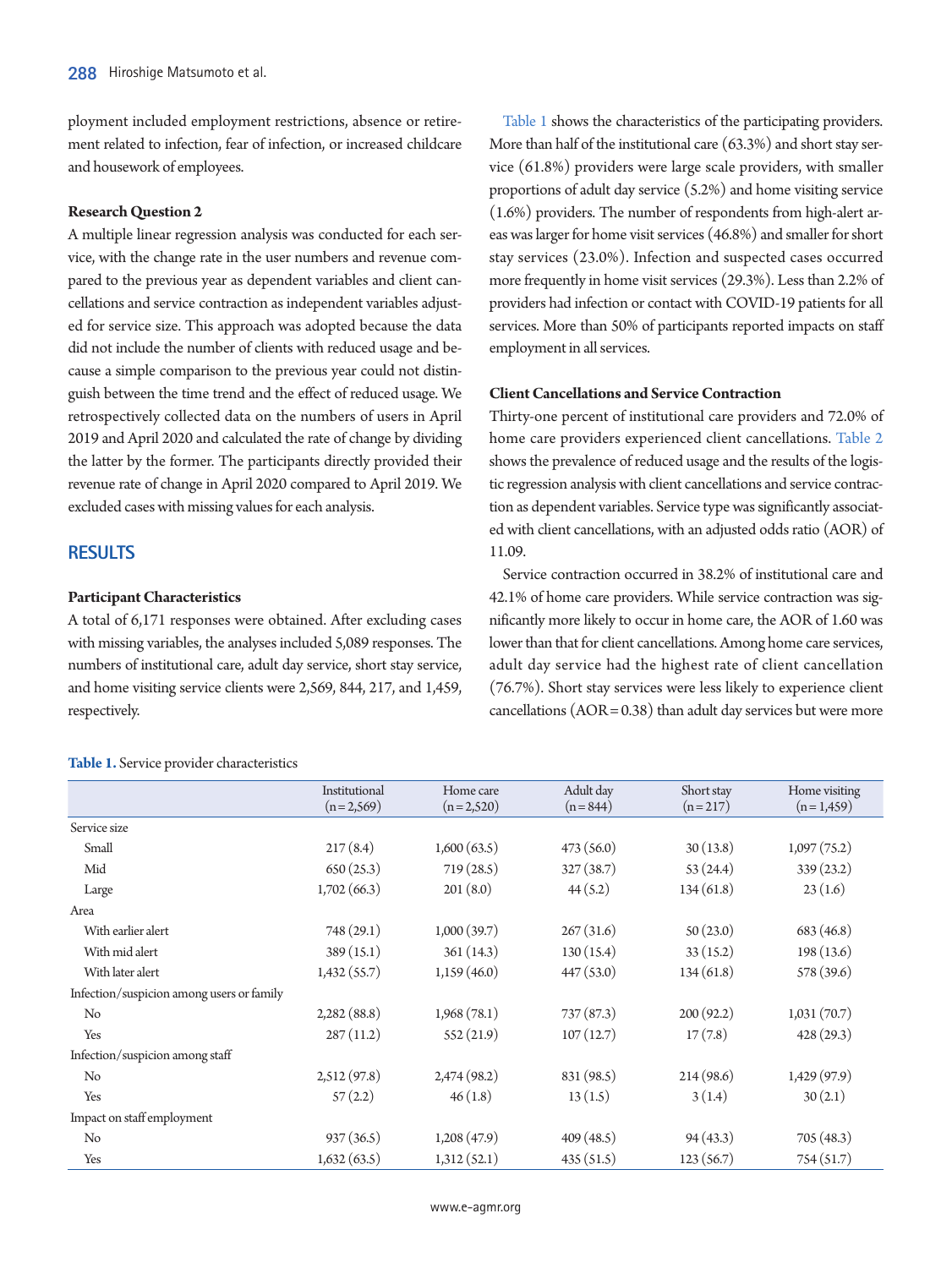<span id="page-3-0"></span>**Table 2.** Associations between service types and usage restrictions

|                    |                                           | Client cancellations |               |                            |      |            | Service contraction |                |                   |      |      |  |
|--------------------|-------------------------------------------|----------------------|---------------|----------------------------|------|------------|---------------------|----------------|-------------------|------|------|--|
|                    |                                           | $n$ (%)              |               | OR AOR LLCI ULCI           |      |            | $n$ (%)             |                | OR AOR LLCI ULCI  |      |      |  |
| All services       | Service type                              |                      |               |                            |      |            |                     |                |                   |      |      |  |
| $(n=5,089)$        | Institutional                             | 805 (31.3)           | Ref           | Ref                        |      |            | 983 (38.3)          | Ref            | Ref               |      |      |  |
|                    | Home care                                 | 1,816(72.1)          |               | $5.65*11.09*$              |      | 9.14 13.46 | 1,062(42.1)         | $1.18*$        | $1.60*$           | 1.36 | 1.89 |  |
|                    | Service size                              |                      |               |                            |      |            |                     |                |                   |      |      |  |
|                    | Small                                     | 1,151(63.3)          | Ref           | Ref                        |      |            | 717(39.5)           | Ref            | Ref               |      |      |  |
|                    | Mid                                       | 647(47.3)            | $0.52*$       | 1.08                       | 0.91 | 1.30       | 465(34.0)           | $0.79*$        | 0.90              | 0.76 | 1.05 |  |
|                    | Large                                     | 823 (43.2)           |               | $0.44*$ 2.58*              | 2.07 | 3.23       | 863(45.3)           |                | $1.27^*$ 1.74*    | 1.44 | 2.10 |  |
|                    | Area                                      |                      |               |                            |      |            |                     |                |                   |      |      |  |
|                    | With earlier alert                        | 1,079(61.7)          | Ref           | Ref                        |      |            | 881 (50.4)          | Ref            | Ref               |      |      |  |
|                    | With mid alert                            | 390 (52.0)           |               | $0.67^*$ 0.80*             | 0.66 | 0.98       | 312(41.6)           | $0.70^*$ 0.75* |                   | 0.63 | 0.89 |  |
|                    | With later alert                          | 1,152(44.5)          |               | $0.50^*$ 0.64*             | 0.56 | 0.74       | 852(32.9)           |                | $0.48^*$ $0.55^*$ | 0.48 | 0.63 |  |
|                    | Infection/suspicion among users or family |                      |               |                            |      |            |                     |                |                   |      |      |  |
|                    | No                                        | 2,019(47.5)          | Ref           | Ref                        |      |            | 1,595(37.5)         | Ref            | Ref               |      |      |  |
|                    | Yes                                       | 602(71.8)            |               | $2.81^*$ 1.84*             | 1.53 | 2.21       | 450(53.6)           |                | $1.93^*$ 1.48*    | 1.26 | 1.73 |  |
|                    | Infection/suspicion among staff           |                      |               |                            |      |            |                     |                |                   |      |      |  |
|                    | No                                        | 2,550(51.1)          | Ref           | Ref                        |      |            | 1,980(39.7)         | Ref            | Ref               |      |      |  |
|                    | Yes                                       | 71(68.9)             | $2.12*$       | 1.39                       | 0.87 | 2.21       | 65(63.1)            |                | $2.60^*$ 1.64*    | 1.08 | 2.5  |  |
|                    | Impact on staff employment                |                      |               |                            |      |            |                     |                |                   |      |      |  |
|                    | No                                        | 959(44.7)            | Ref           | Ref                        |      |            | 656(30.6)           | Ref            | Ref               |      |      |  |
|                    | Yes                                       | 1,662(56.5)          | $1.60*$       | $1.87*$                    | 1.63 | 2.14       | 1,389(47.2)         | $2.03*$        | $1.75*$           | 1.54 | 1.98 |  |
| Home care services | Service type                              |                      |               |                            |      |            |                     |                |                   |      |      |  |
| $(n=2,520)$        | Adult day                                 | 646 (76.5)           | Ref           | Ref                        |      |            | 365(43.2)           | Ref            | Ref               |      |      |  |
|                    | Short stay                                | 111(51.2)            | $0.32*$       | $0.38*$                    | 0.26 | 0.57       | 116(53.5)           | $1.51*$        | $1.49*$           | 1.02 | 2.16 |  |
|                    | Home-visiting $(n=1,549)$                 | 1,059(72.6)          |               | $0.81^*$ 0.70 <sup>*</sup> | 0.57 | 0.87       | 581 (39.8)          | 0.87           | $0.72*$           | 0.6  | 0.87 |  |
|                    | Service size                              |                      |               |                            |      |            |                     |                |                   |      |      |  |
|                    | Small                                     | 1,133(70.8)          | Ref           | Ref                        |      |            | 678(42.4)           | Ref            | Ref               |      |      |  |
|                    | Mid                                       | 571(79.4)            |               | $1.59^*$ 1.47*             | 1.17 | 1.84       | 275(38.2)           | 0.84           | $0.70*$           | 0.58 | 0.85 |  |
|                    | Large                                     | 112(55.7)            | $0.52^*$ 0.77 |                            | 0.51 | 1.16       | 109(54.2)           | $1.61^*$ 1.01  |                   | 0.69 | 1.48 |  |
|                    | Area                                      |                      |               |                            |      |            |                     |                |                   |      |      |  |
|                    | With earlier alert                        | 784 (78.4)           | Ref           | Ref                        |      |            | 479 (47.9)          | Ref            | Ref               |      |      |  |
|                    | With mid alert                            | 259(71.7)            | $0.70*$       | 0.77                       | 0.58 | 1.03       | 153(42.4)           | 0.8            | 0.81              | 0.63 | 1.03 |  |
|                    | With later alert                          | 773 (66.7)           |               | $0.55^*$ 0.67*             | 0.55 | 0.83       | 430(37.1)           | $0.64*$        | $0.68*$           | 0.57 | 0.82 |  |
|                    | Infection/suspicion among users or family |                      |               |                            |      |            |                     |                |                   |      |      |  |
|                    | No                                        | 1,343(68.2)          | Ref           | Ref                        |      |            | 783 (39.8)          | Ref            | Ref               |      |      |  |
|                    | Yes                                       | 473 (85.7)           |               | $2.79*$ 2.34*              | 1.78 | 3.06       | 279(50.5)           | $1.55^*$ 1.47* |                   | 1.19 | 1.8  |  |
|                    | Infection/suspicion among staff           |                      |               |                            |      |            |                     |                |                   |      |      |  |
|                    | No                                        | 1,777(71.8)          | Ref           | Ref                        |      |            | 1,034(41.8)         | Ref            | Ref               |      |      |  |
|                    | Yes                                       | 39(84.8)             | $2.19*$ 1.13  |                            | 0.48 | 2.64       | 28(60.9)            | $2.17*$ 1.68   |                   | 0.9  | 3.1  |  |
|                    | Impact on staff employment                |                      |               |                            |      |            |                     |                |                   |      |      |  |
|                    | No                                        | 785 (65.0)           | Ref           | Ref                        |      |            | 421 (34.9)          | Ref            | Ref               |      |      |  |
|                    | Yes                                       | 1,031(78.6)          |               | $1.98*$ $1.81*$            | 1.5  | 2.18       | 641 (48.9)          |                | $1.79^*$ 1.67*    | 1.42 | 1.98 |  |

Multivariate logistic regression analysis (adjusted for the service size, area, infections/suspicion among users and family, infections/suspicion among staff, and impact on staff employment).

OR, (crude) odds ratio; AOR, adjusted odds ratio; LLCI/ULCI, lower/upper limit of the 95% confidential interval.

 $*_{p<0.05}$ .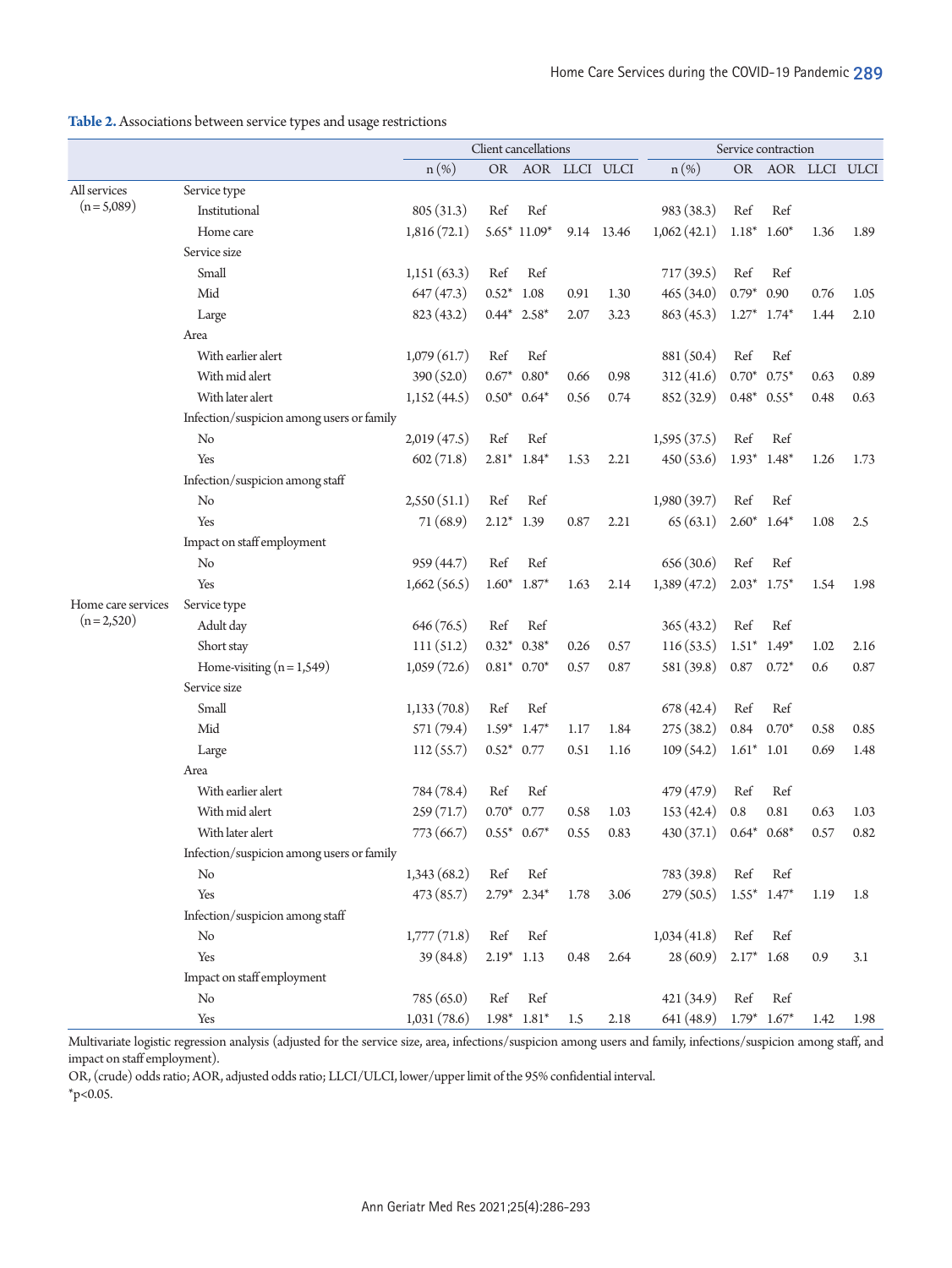likely to experience service contraction (AOR = 1.49). The home visiting service was significantly less likely to have either client cancellations  $(AOR = 0.70)$  and service contraction  $(AOR = 0.72)$ than adult day services.

### **Impact on Client Numbers and Revenue**

[Table 3](#page-4-0) shows the effects of client cancellations and service contracts on user numbers and revenue for each service. We observed no significant changes in the number of institutional care users but did observe significant revenue decreases related to client cancellations ( $b = -0.014$ ) and service contraction ( $b = -0.019$ ) in institutional LTC providers. Home care showed a significant decrease in the number of users  $(b = -0.057)$  and income  $(b = -0.049)$  related to service contraction.

In the adult day service, service contraction was associated with changes in user numbers  $(b = -0.091)$  and revenue  $(b = -0.071)$ . We observed no significant changes in the short stay service. While the mean number of home visiting service users increased (+0.5%), service contraction was associated with a significant reduction in revenue ( $b = -0.034$ ).

### **DISCUSSION**

Home care was more likely to experience reduced usage than institutional care. It is difficult to suspend services for clients in an LTC facility and move them back to their homes or to another facility. In addition, clients in institutional care facilities had lower activities of daily living (ADLs) than those using home care; thus, it may have been difficult for them to postpone their admission and continue home care. This may have prevented reduced institutional usage especially that associated with client cancellation. We estimated that reduced institutional usage reduced revenues by 1.4%– 1.9%. This was lower than that for home care, and reduced usage was assumed to occur in a limited number of patients.

In this study, 72% of home care providers experienced client cancellations, a rate significantly higher than that for institutional services. Although the government did not recommend avoiding the use of home-based services in general, clients may have perceived that the risk of infection from home care services exceeded the benefits of using them. In addition to health anxiety and risk to loved ones, regular media use and social media use were identified as predictors of fear related to COVID-19. $^{17)}$  While the media are critical for conveying information to the public and promoting

<span id="page-4-0"></span>**Table 3.** Changes in the number of users and revenue depending on usage restrictions by service

|           |                      | Change rate in the number of users |                                  |           | Change rate in revenue |             |                    |           |                  |
|-----------|----------------------|------------------------------------|----------------------------------|-----------|------------------------|-------------|--------------------|-----------|------------------|
|           |                      | $\mathbf n$                        | $Mean \pm SD$                    | b         | 95% CI                 | $\mathbf n$ | $Mean \pm SD$      | b.        | 95% CI           |
| Predictor | Institutional        |                                    |                                  |           |                        |             |                    |           |                  |
|           | Total                | 2,353                              | $-0.013 \pm -0.864$              |           |                        | 2,569       | $-0.010 \pm 0.092$ |           |                  |
|           | Client cancellations | 735                                | $-0.018 \pm -0.849$              | $-0.010$  | $-0.023, 0.003$        | 805         | $-0.024 \pm 0.105$ | $-0.014*$ | $-0.022, -0.006$ |
|           | Service contraction  | 893                                | $-0.012 \pm -0.878$              | 0.003     | $-0.008, 0.015$        | 983         | $-0.025 \pm 0.107$ | $-0.019*$ | $-0.026, -0.011$ |
|           | Home care            |                                    |                                  |           |                        |             |                    |           |                  |
|           | Total                | 2,150                              | $-0.040 \pm -0.728$              |           |                        | 2,520       | $-0.040 \pm 0.172$ |           |                  |
|           | Client cancellations | 1,573                              | $-0.045 \pm -0.726$              | $-0.011$  | $-0.037, 0.016$        | 1,816       | $-0.046 \pm 0.177$ | $-0.014$  | $-0.029, 0.001$  |
|           | Service contraction  | 907                                | $-0.074 \pm -0.718$ <sup>*</sup> | $-0.057*$ | $-0.081, -0.034$       | 1,062       | $-0.068 \pm 0.186$ | $-0.049*$ | $-0.062, -0.035$ |
|           | Adult day            |                                    |                                  |           |                        |             |                    |           |                  |
|           | Total                | 776                                | $-0.098 \pm 0.781$               |           |                        | 844         | $-0.094 \pm 0.175$ |           |                  |
|           | Client cancellations | 592                                | $-0.104 \pm -0.772$              | $-0.013$  | $-0.049, 0.023$        | 646         | $-0.101 \pm 0.178$ | $-0.025$  | $-0.053, 0.002$  |
|           | Service contraction  | 342                                | $-0.149 \pm -0.789$              | $-0.091*$ | $-0.122, -0.061$       | 365         | $-0.135 \pm 0.195$ | $-0.071*$ | $-0.095, -0.048$ |
|           | Short stay           |                                    |                                  |           |                        |             |                    |           |                  |
|           | Total                | 189                                | $-0.089 \pm 0.772$               |           |                        | 217         | $-0.035 \pm 0.162$ |           |                  |
|           | Client cancellations | 99                                 | $-0.087 \pm -0.793$              | 0.002     | $-0.065, 0.069$        | 111         | $-0.050 \pm 0.195$ | $-0.026$  | $-0.070, 0.018$  |
|           | Service contraction  | 99                                 | $-0.113 \pm -0.751$              | $-0.051$  | $-0.116, 0.014$        | 116         | $-0.048 \pm 0.175$ | $-0.026$  | $-0.069, 0.018$  |
|           | Home visit           |                                    |                                  |           |                        |             |                    |           |                  |
|           | Total                | 1,185                              | $0.005 \pm 0.699$                |           |                        | 1,459       | $-0.009 \pm 0.163$ |           |                  |
|           | Client cancellations | 882                                | $0.000 \pm 0.700$                | $-0.018$  | $-0.058, 0.022$        | 1,059       | $-0.011 \pm 0.165$ | $-0.003$  | $-0.022, 0.016$  |
|           | Service contraction  | 466                                | $-0.011 \pm -0.682$              | $-0.025$  | $-0.061, 0.010$        | 581         | $-0.030 \pm 0.170$ | $-0.034*$ | $-0.052, -0.017$ |
|           |                      |                                    |                                  |           |                        |             |                    |           |                  |

Multivariate linear regression analysis: clients' cancellation  $(=1, no=0)$  and service contraction  $(=1, no=0)$  as independent variables, adjusted for the service size. SD, standard deviation; CI, confidence interval.  $*_{p<0.05}$ .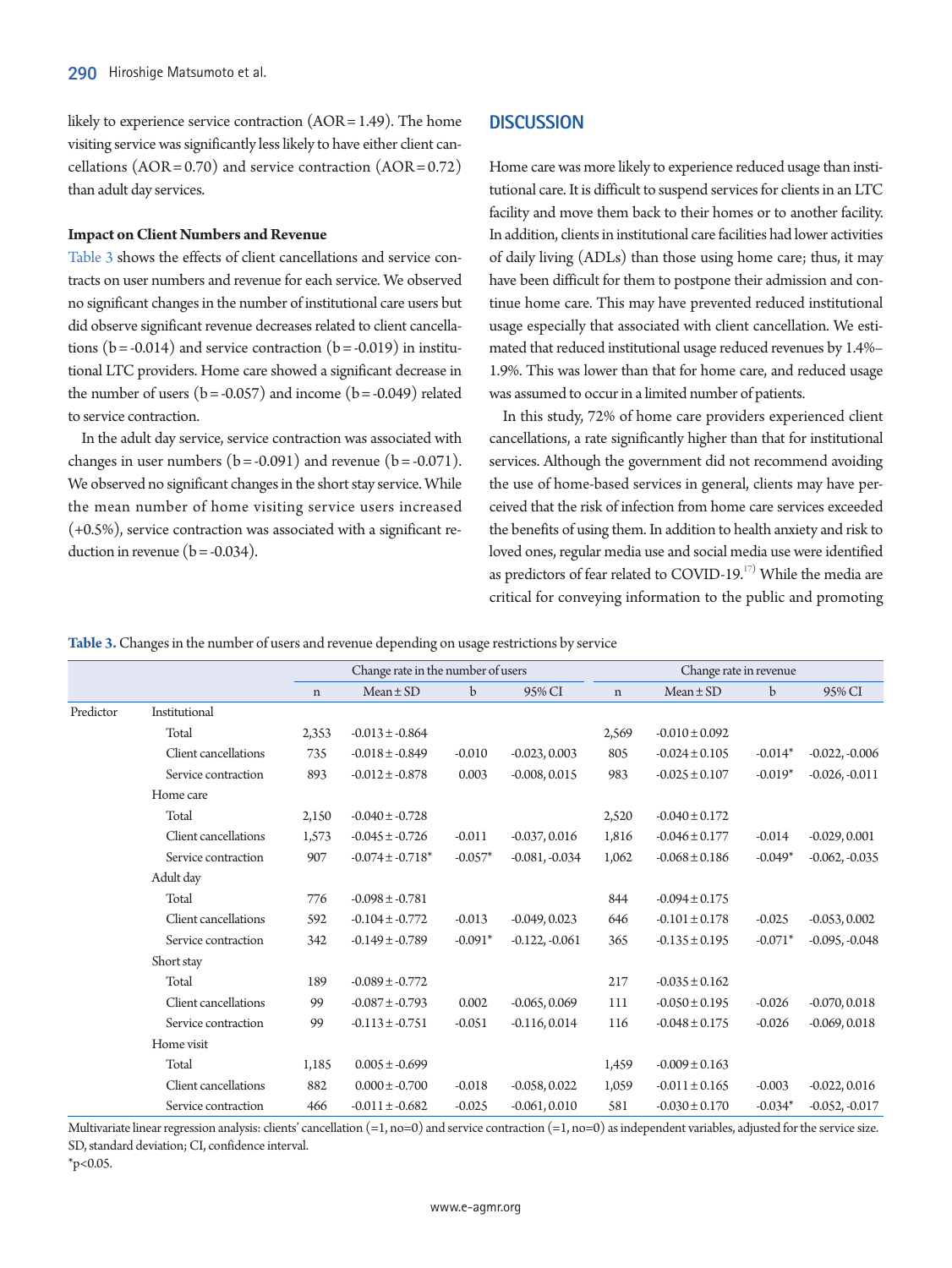preventive behavior, information should be conveyed without sensationalism or disturbing images to avoid generating excessive fear.<sup>[18](#page-6-15))</sup> The World Health Organization has also recommended that individuals limit seeking information from the media to about twice a day.<sup>19)</sup> Additionally, service providers may have failed to adequately inform clients of the services' benefits and risks of service suspension. The purpose of LTC insurance is to provide health, medical, and welfare benefits for services necessary for clients to lead independent lives and maintain their dignity.<sup>20)</sup> In this study, service providers were concerned about a potential decline in ADLs (68.9% of respondents were concerned), fewer opportunities to go out and socialize (59.2%), cognitive function decline (58.1%), increased burden on family caregivers (57.3%), and physical inactivity  $(42.3\%)$ .<sup>16)</sup> Emerging evidence has shown that community-dwelling older adults experienced negative effects on anxiety, depression, sleep quality, and physical activity during the period of social isolation due to COVID-19.<sup>[21](#page-7-0))</sup> Insufficient communication on why home services are necessary and how they contribute to clients' health may have led to substantial underutilization. To avoid excessive client cancellations in future pandemics, it may be necessary to agree with clients and their families on the necessity and benefits of the regular use of home care services.

Among home care services, adult day services were more likely to experience reduced usage. Adult day service embeds social contact in its process.  $22,23$  $22,23$  Because clients often stay in the same place and eat at the same time in adult day services, it may have been difficult to take measures to prevent infection. Furthermore, since clients of adult day services have lower care needs on an average than short stay service clients, adult day services may have been temporarily replaced by informal caregiving or perceived as less necessary. The average increase in the number of home visit service users suggests that some clients reduced their use of adult day services and replaced these services with home visit services. Service contraction was more likely to occur in short stay services; however, as they were mostly located in LTC institutions with residents at higher risks of severe illness, they adopted more stringent preventive measures.

The adult day service experienced the largest impact on user numbers and revenue following reduced usage. We estimated that service contraction caused a 12.0% decrease in user numbers and a 7.2% decrease in revenue. Since the average profit ratio is 3.1% for all LTC providers and 3.3% for adult day service, $^{24)}$  a revenue reduction exceeding 10% could be critical. In this study, 19.9% of respondents reported increased expenditures related to additional infection control materials/equipment and working hours; $^{16)}$  thus, the impact on the profit ratio was likely greater. Home care providers are smaller enterprises than institutional care providers and

therefore are likely to have less financial capacity. Although the proportion of service contractions was lower than that of client cancellations, it was much higher than the proportion of infected cases among service providers and users, suggesting that services were contracted in a fairly precautionary manner. As the pandemic continues, there has been progress in infection control training, including standard precautions and stocking of infection prevention items in home services. These efforts should continue to ensure service continuity as much as possible during future pandemics.

This study was conducted with an emphasis on timeliness, which limited the representativeness of the sample. It was difficult to survey facilities in crisis situations or that were closed due to outbreaks. Nevertheless, the results of the survey of care managers<sup>16)</sup> also demonstrating that adult day services most commonly experienced service contraction, followed by short stay services and home-visiting services, suggests that this tendency is reliable.

The rates of change in client numbers and revenue are less reliable because the respondents were asked to retrospectively indicate the changes from the previous year. In addition, the rate of change was based on April data, while the usage restrictions were based on data at the time of the response (May 12–22); thus, there is a time gap. The results of this study should be followed up with further analyses of LTC insurance records and ongoing administrative survey data. Prolonged reduced usage may cause deterioration of physical and psychological outcomes, regardless of the COVID-19 situation. The potential long-term impact on the older population requires further investigation. In addition, the data did not include the condition of the affected clients (e.g., care level). This topic also requires further exploration as older people with higher care levels may be more vulnerable to the negative effects of service reduction.

# **ACKNOWLEDGEMENTS**

The authors express their appreciation to the Japanese Council of Senior Citizens Welfare Service, Japan Association of Geriatric Health Service Facilities, Japan Association of Medical and Care Facilities, Zenkoku Syokibo Takinogata Kyotaku Kaigo Jigyosyo Renrakukai, Japan Group-Home Association for People with Dementia, Senior Housing Association (Japan), Japanese Association of Retirement Housing, Zenkoku Kaigo-tsuki homu kyokai, Japan Association of Day Care, The National Association for Visiting Nurse Service ( Japan), Zenkoku Syakai-fukushi Hojin Keieisya Kyogikai, Minka Kaigo Jigyou Suishin Iinkai, Japanese Health and Welfare Co-operative Federation, Japan Workers' Co-operative Union, Japan Federation of Kaigo Business Providers, and the volunteers for their cooperation in this study.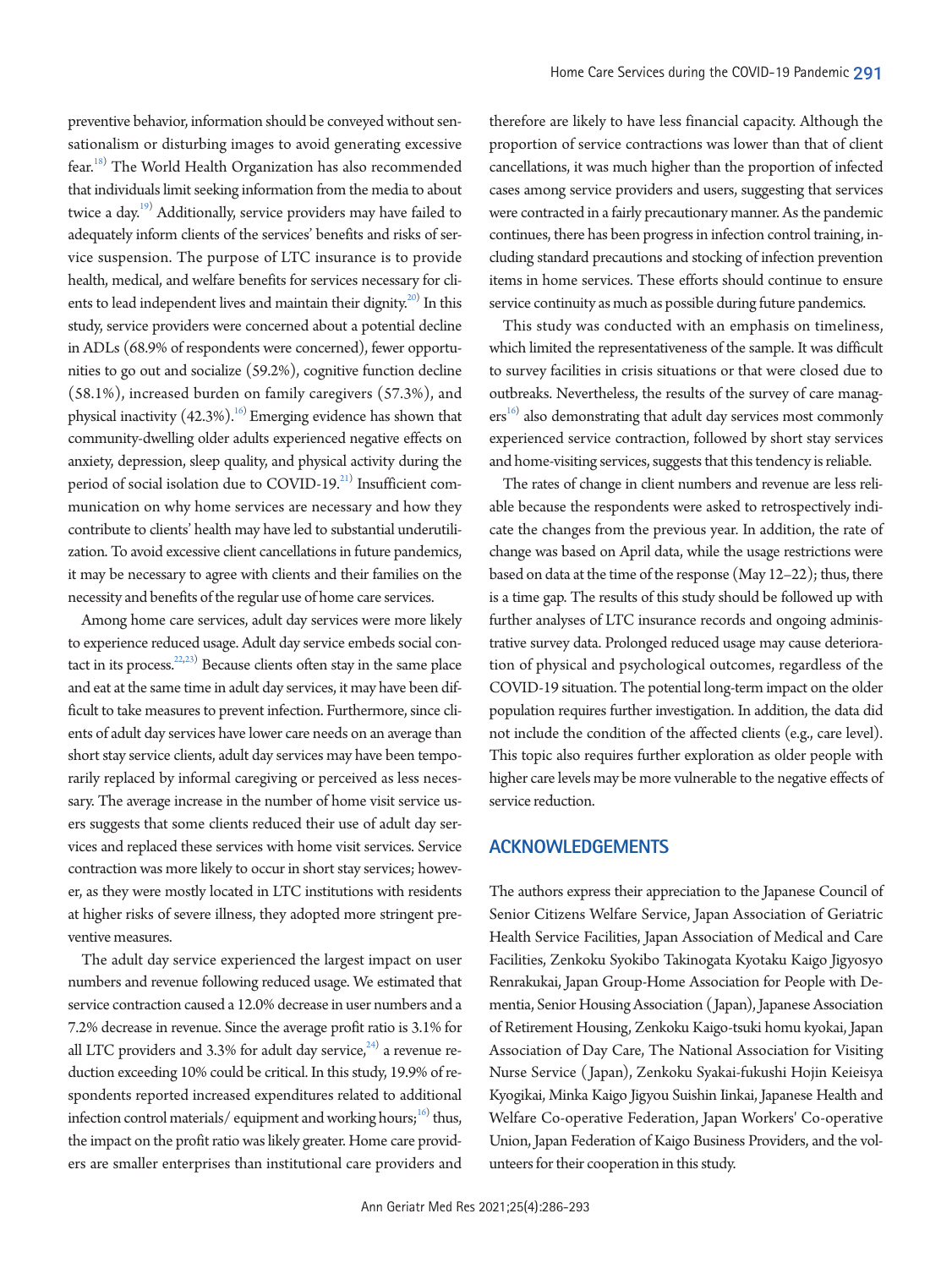### **CONFLICT OF INTEREST**

The researchers claim no conflicts of interest.

# **FUNDING**

This study was supported by MEXT/JSPS KAKENHI (No. 20J11172).

# <span id="page-6-0"></span>**AUTHOR CONTRIBUTION**

Conceptualization, MK, SH; Data curation, HM, SH; Investigation, MK, SH; Methodology, HM; Project administration, MK, SH; Supervision, MK, SH; Writing-original draft, HM; Writing-review & editing, MK, SH, and HM.

# **REFERENCES**

- 1. [Lim WS, Liang CK, Assantachai P, Auyeung TW, Kang L, Lee](https://doi.org/10.1111/ggi.13939)  [WJ, et al. COVID-19 and older people in Asia: Asian Working](https://doi.org/10.1111/ggi.13939)  [Group for Sarcopenia calls to actions. Geriatr Gerontol Int](https://doi.org/10.1111/ggi.13939)  [2020;20:547-58.](https://doi.org/10.1111/ggi.13939)
- <span id="page-6-1"></span>2. [Simard J, Volicer L. Loneliness and isolation in long-term care](https://doi.org/10.1016/j.jamda.2020.05.006)  [and the COVID-19 pandemic. J Am Med Dir Assoc 2020;21:](https://doi.org/10.1016/j.jamda.2020.05.006) [966-7.](https://doi.org/10.1016/j.jamda.2020.05.006)
- <span id="page-6-2"></span>3. [Chu CH, Donato-Woodger S, Dainton CJ. Competing crises:](https://doi.org/10.1111/jan.14467)  [COVID-19 countermeasures and social isolation among older](https://doi.org/10.1111/jan.14467)  [adults in long-term care. J Adv Nurs 2020;76:2456-9.](https://doi.org/10.1111/jan.14467)
- 4. [Omura T, Araki A, Shigemoto K, Toba K. Geriatric practice](https://doi.org/10.1111/ggi.13958)  [during and after the COVID-19 pandemic. Geriatr Gerontol Int](https://doi.org/10.1111/ggi.13958)  [2020;20:735-7.](https://doi.org/10.1111/ggi.13958)
- <span id="page-6-3"></span>5. Yeung TA, Chan FH, Luk JK, Mok WY. COVID-19 and older adults: experience in Hong Kong. Asian J Gerontol Geriatr 2020;15:1-6.
- <span id="page-6-4"></span>6. Steinman MA, Perry L, Perissinotto CM. Meeting the ca[re needs](https://doi.org/10.1001/jamainternmed.2020.1661)  [of older adults isolated at home during the COVID-19 pandem](https://doi.org/10.1001/jamainternmed.2020.1661)[ic. JAMA Intern Med 2020;180:819-20.](https://doi.org/10.1001/jamainternmed.2020.1661)
- <span id="page-6-5"></span>7. Dawson WD, Ashcroft EC, Lorenz-Dant K, Comas-Herrera A. Mitigating the impact of the COVID-19 outbreak: a review of international measures to support community-based care [Internet]. London, UK: International Long Term Care Policy Network; 2020 [cited 2021 Nov 11]. Available from: https://ltccovid.org/wp-content/uploads/2020/06/Community-Based-Care-Report-19-May.pdf.
- 8. [Mahoney KJ. Self-direction of home and community-based ser](https://doi.org/10.1080/01634372.2020.1774833)[vices in the time of COVID-19. J Gerontol Soc Work 2020;63:](https://doi.org/10.1080/01634372.2020.1774833) [625-8.](https://doi.org/10.1080/01634372.2020.1774833)
- <span id="page-6-6"></span>9. [Jang SN, Kim CO. Care inequality among older adults during](https://doi.org/10.4235/agmr.20.0096)  [the COVID-19 pandemic. Ann Geriatr Med Res 2020;24:229-](https://doi.org/10.4235/agmr.20.0096) [31.](https://doi.org/10.4235/agmr.20.0096)
- <span id="page-6-7"></span>10[. Koh ZY, Law F, Chew J, Ali N, Lim WS. Impact of coronavirus](https://doi.org/10.4235/agmr.20.0059)  [disease on persons with dementia and their caregivers: an audit](https://doi.org/10.4235/agmr.20.0059)  [study. Ann Geriatr Med Res 2020;24:316-20](https://doi.org/10.4235/agmr.20.0059).
- <span id="page-6-8"></span>11. Japan Federation of Kaigo Business Providers. Impact of the new coronavirus on the business situation [Internet]. Tokyo, Japan: Japan Federation of Kaigo Business Providers; 2020 [cited 2021 Nov 11]. Available from: [http://kaiziren.or.jp/about/covid-19/.](http://kaiziren.or.jp/about/covid-19/)
- <span id="page-6-9"></span>12. Ministry of Health Labour and Welfare. Attention to prevent the spread of infection in social welfare facilities [Internet]. Tokyo, Japan: Ministry of Health Labour and Welfare; 2020 [cited 2021 Nov 11]. Available from: [https://www.mhlw.go.jp/content/](https://www.mhlw.go.jp/content/000601685.pdf) [000601685.pdf.](https://www.mhlw.go.jp/content/000601685.pdf)
- <span id="page-6-10"></span>13. Expert Committee on Pandemic Coronavirus Infection Control. Situation analysis and recommendations for the control of new coronavirus infections [Internet]. Tokyo, Japan: Ministry of Health Labour and Welfare; 2020 [cited 2021 Nov 11]. Available from: https:[//www.mhlw.go.jp/stf/seisakunitsuite/bun](https://www.mhlw.go.jp/stf/seisakunitsuite/bunya/0000121431_00093.html)[ya/0000121431\\_00093.html.](https://www.mhlw.go.jp/stf/seisakunitsuite/bunya/0000121431_00093.html)
- <span id="page-6-11"></span>14. Ministry of Health Labour and Welfare. Survey of the suspension of operations at disabled welfare service providers [Internet]. Tokyo, Japan: Ministry of Health Labour and Welfare; 2020 [cited 2021 Nov 11]. Available from: [https://www.mhlw.go.jp/stf/](https://www.mhlw.go.jp/stf/seisakunitsuite/bunya/0000121431_00097.html) [seisakunitsuite/bunya/0000121431\\_00097.html.](https://www.mhlw.go.jp/stf/seisakunitsuite/bunya/0000121431_00097.html)
- <span id="page-6-12"></span>15. [Iritani O, Okuno T, Hama D, Kane A, Kodera K, Morigaki K, et](https://doi.org/10.1111/ggi.13973)  [al. Clusters of COVID-19 in long-term care hospitals and facili](https://doi.org/10.1111/ggi.13973)[ties in Japan from 16 January to 9 May 2020. Geriatr Gerontol](https://doi.org/10.1111/ggi.13973)  [Int 2020;20:715-9.](https://doi.org/10.1111/ggi.13973)
- <span id="page-6-13"></span>16. Hitomachi Lab. Emergency survey on the effects of COVID-19 on care and support for the older adults and the approaches and efforts on the frontline [Internet]. [place unknown]: Hitomachi Lab; 2020 [cited 2021 Nov 11]. Available from: [https://hitoma](https://hitomachi-lab.com/archives/317/)[chi-lab.com/archives/317/.](https://hitomachi-lab.com/archives/317/)
- <span id="page-6-14"></span>17. [Mertens G, Gerritsen L, Duijndam S, Salemink E, Engelhard IM.](https://doi.org/10.1016/j.janxdis.2020.102258)  [Fear of the coronavirus \(COVID-19\): predictors in an online](https://doi.org/10.1016/j.janxdis.2020.102258)  [study conducted in March 2020. J Anxiety Disord 2020;74:](https://doi.org/10.1016/j.janxdis.2020.102258) [102258.](https://doi.org/10.1016/j.janxdis.2020.102258)
- <span id="page-6-15"></span>1[8. Garfin DR, Silver RC, Holman EA. The novel coronavirus](https://doi.org/10.1037/hea0000875)  [\(COVID-2019\) outbreak: amplification of public health conse](https://doi.org/10.1037/hea0000875)[quences by media exposure. Health Psychol 2020;39:355-7](https://doi.org/10.1037/hea0000875).
- <span id="page-6-16"></span>19. World Health Organization. Mental health and psychosocial considerations during the COVID-19 outbreak [Internet]. Geneva, Switzerland: World Health Organization; 2020 [cited 2021 Nov 11]. Available from: [https://www.who.int/publica](https://www.who.int/publications/i/item/mental-health-and-psychosocial-considerations-during-the-covid-19-outbreak)[tions/i/item/mental-health-and-psychosocial-considerations](https://www.who.int/publications/i/item/mental-health-and-psychosocial-considerations-during-the-covid-19-outbreak)[during-the-covid-19-outbreak](https://www.who.int/publications/i/item/mental-health-and-psychosocial-considerations-during-the-covid-19-outbreak).
- <span id="page-6-17"></span>20. Masui H, Otaga M, Moriyama Y, Matsushige T. Current issues in long-term care policy and research: toward the promotion of ev-